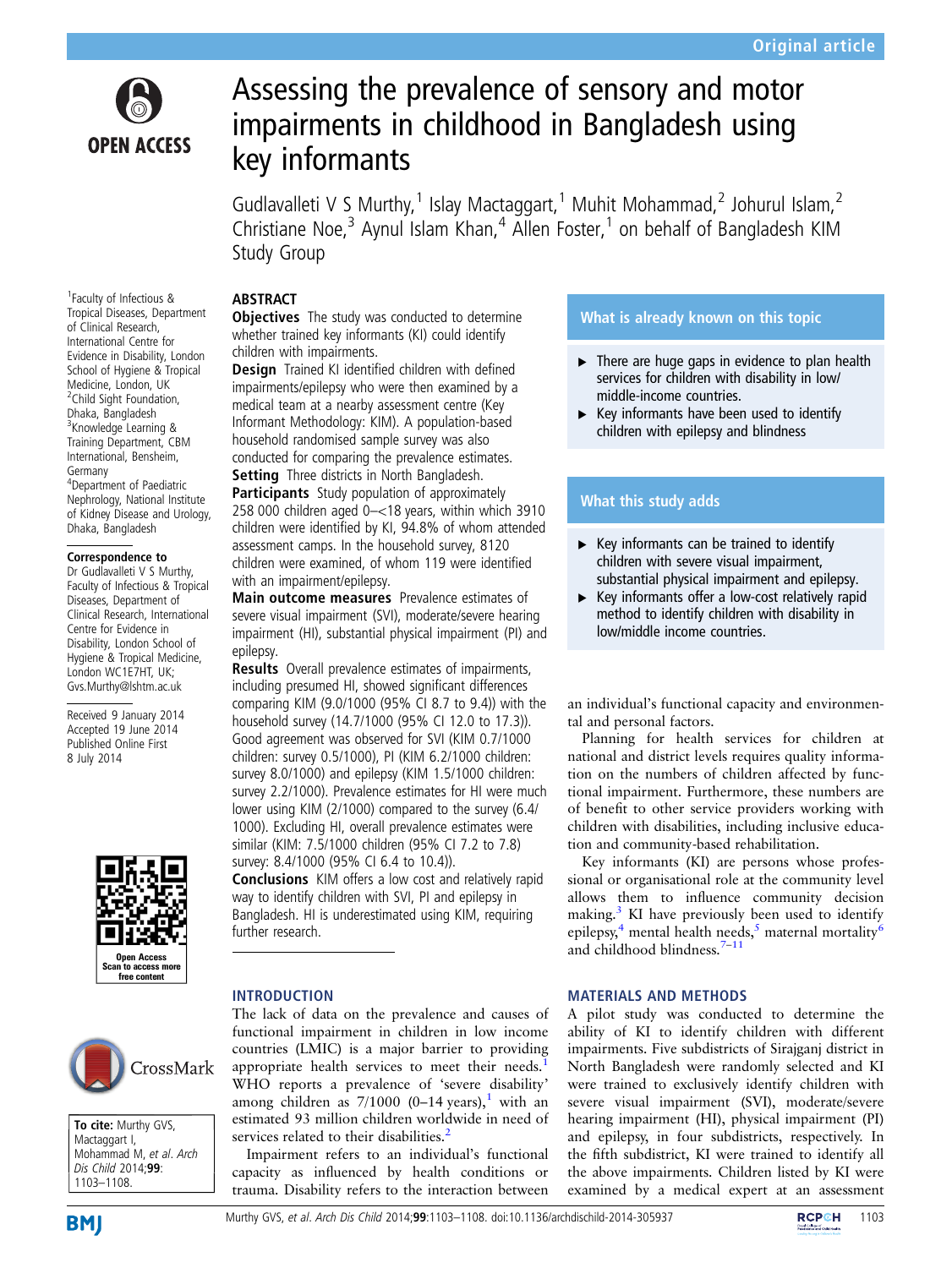camp. The pilot showed that training KI to identify SVI, HI, PI and epilepsy simultaneously was more acceptable and efficient than identifying each impairment/epilepsy separately (sensitivity: 99%; specificity: 24%). These results have been reported previously.[12](#page-5-0)

# Study area and population

The study area consisted of 11 rural subdistricts (upazillas) randomly selected from three districts (Sirajganj, Natore and Bogra) in the Rajshahi Division of Bangladesh, with a total all-age population of 600 000 and a study population (age 0–<18 years) estimated at 258 000.

## Key informant methodology

The study used a two-stage process of identification and assessment of children with impairments/epilepsy which we refer to as the key informant methodology (KIM). KIM is, therefore, a combination of identification and listing of children by the KI at the village level, and examination by medical specialists at a clinical assessment camp.

## Identification of children with impairments by KI

KI were trained to identify children with SVI, moderate/severe HI, substantial PI and epilepsy, according to standardised case definitions. Intellectual impairment was not included.

KI included workers from village-level government/nongovernment agencies, school teachers, elected community leaders, religious leaders (imams) and health workers. They were given a 1-day training in Bengali, (groups of 20–25) on finding children with impairments/epilepsy using previously tested flip books, and written information with visual illustrations, and a list of key features required for case finding.

The KI training was conducted by four trained salaried supervisors with prior experience in conducting a KIM for childhood blindness in Bangladesh.<sup>7</sup> Supervisors undertook an intensive 4-week training, including identification of children with impairments, and sensitisation to disability issues.

After training, the KI motivated their communities to provide the names of children with suspected impairments within a 5-week window. KI made announcements and coordinated discussions at prayer meetings, market places, self-help group meetings, and other community events. Each child listed by the KI was visited by the supervisors to confirm the child's name and invited the parents and child to attend a medical assessment camp.

#### Assessment camp

The assessment camps were held in villages within 10 km of the child's home. The assessment team included an ophthalmologist, ear, nose, throat (ENT) specialist, audiologist, paediatrician, physiotherapist, community disability worker, and counsellor who performed examinations, made provisional diagnoses, provided advice, and referred children to appropriate services and treatments. Assessment included visual acuity (VA) testing, otoacoustic emission (OAE) and pure tone audiometry (PTA) testing, and a physical examination. A medical record was given to the caregivers of each child requiring a referral, and this was recorded in a register for follow-up support, with initial referral costs subsidised by the project. Full assessment lasted approximately 45–60 min, with between 100 and 200 children attending each camp. Transport was arranged for those otherwise unable to attend.

# Population-based survey

A population-based survey was also conducted to determine prevalence of impairments in the same districts for comparison with the KIM prevalence estimates. A sample size of 8900 children aged 0–<18 years was calculated using a prevalence of 16/ 1000 95% CIs, 25% relative error, design effect of 2.0 and a response rate of 85%. Cluster random sampling using population proportionate to size principles led to random selection of 45 clusters each of approximately 200 children aged 0–<18 years individuals. The survey was conducted at the same time as the assessment camps, using the same case definitions. All children received OAE testing and VA examination by a trained paramedical worker, followed by examination by a paediatrician.

## Definitions used

A child was defined as a person below 18 years of age  $(0 - < 18)$ .<sup>[13](#page-5-0)</sup>

PI was defined as 'substantial' impairment of 6 months duration (or from birth), affecting functions as per the Washington Group Questions on functional limitations in core domains.<sup>1</sup>

SVI was defined as presenting vision of  $\lt 6/60$  in the better eye or inability to follow light (if age  $\lt$  5 years).<sup>[7](#page-5-0)</sup>

Moderate/severe HI was defined as presenting hearing loss of  $>$ 30 decibel level A weighted (dBA) in ears,<sup>15</sup> or failure of OAE test in both ears (if age  $\lt 5$  years). If the ear was discharging (preventing PTA/OAE test), a strong clinical suspicion of HI on examination by an ear specialist was accepted.

Epilepsy was defined by a history of generalised tonic-clonic seizures of more than 3 months, with at least two episodes in the 3-month period.

#### Data management and analysis

Data was entered into a purpose-developed access software package. All forms were checked for completeness first in the field and second at the project office in Dhaka. Double data entry was performed and inconsistencies resolved. Data cleaning was completed at the Indian Institute of Public Health, Hyderabad, and analysis was done using Stata V.12.0 at the London School of Hygiene and Tropical Medicine (LSHTM), London.

# Informed consent

Informed consent was obtained from the parents of all children participating in the study. The study purpose was explained in the local language, and a signature or thumb impression (illiterate individuals) was obtained for those willing to participate. People who refused to participate were not discriminated in any manner. Basic medical services were provided to all children requiring them, irrespective of their participation. Strong links were established with local and national specialist referral centres and community-based rehabilitation (CBR) programmes so that children requiring specialist care could receive necessary treatment.

#### RESULTS

#### Profile of key informants

One thousand five hundred and ten KI including persons with disabilities were trained. Each KI identified an average of 2.6 children to attend the assessment camps.

#### Identified children

Of the 3910 children identified by KI, 3707 (94.8%) attended the camps. The attendance rate was greater than 90% across all age groups, although this decreased with increasing age  $(X_4^2$ -63.41; p<0.001). ([table 1\)](#page-2-0)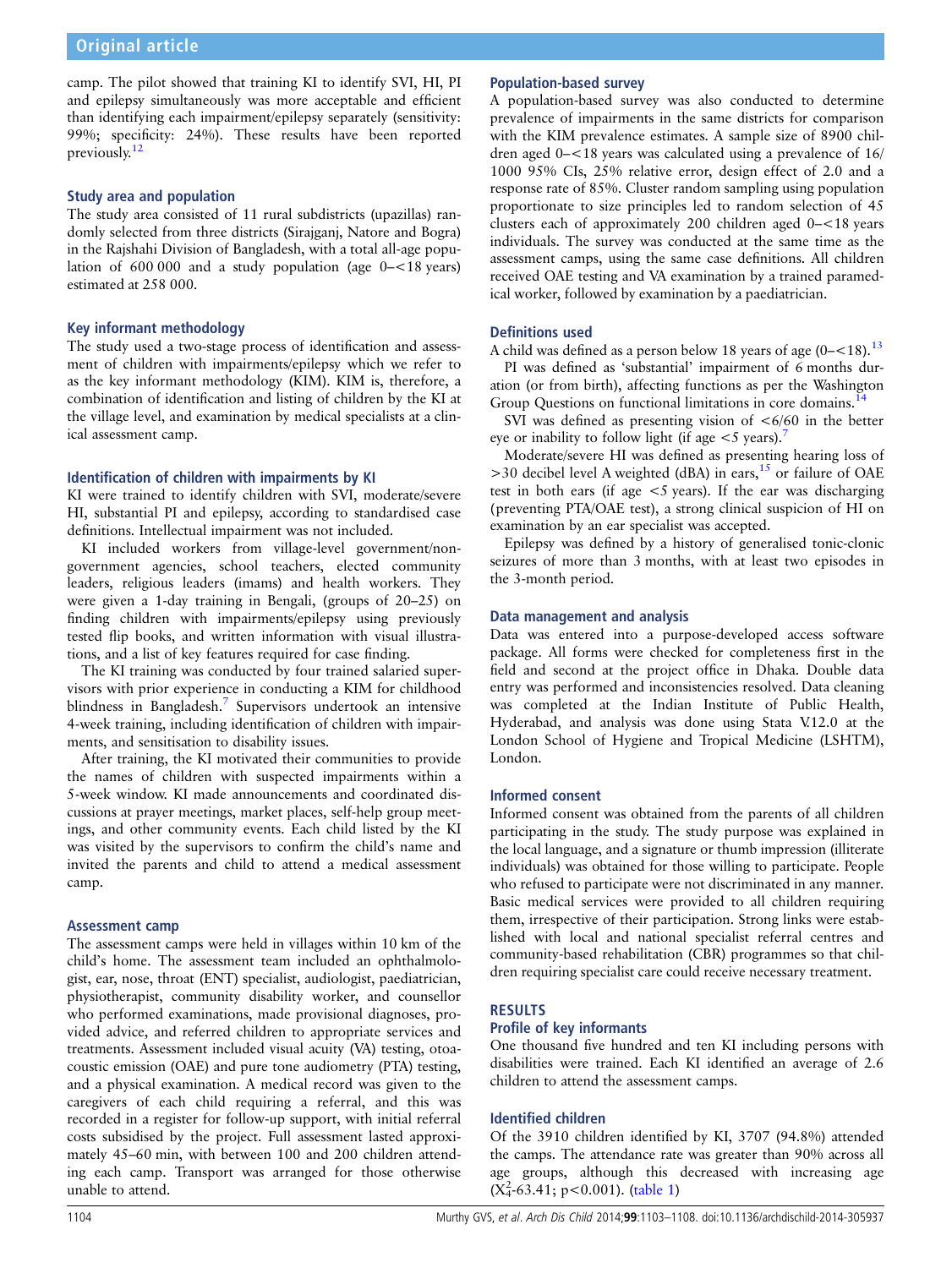<span id="page-2-0"></span>Table 1 Age and gender of children identified by key informants (KI) and attending screening camps

|                | Children listed by KI |             |              |             |              |             | Children examined by medical team at assessment camps |             |                             |        |             |                             |              |             |                             |
|----------------|-----------------------|-------------|--------------|-------------|--------------|-------------|-------------------------------------------------------|-------------|-----------------------------|--------|-------------|-----------------------------|--------------|-------------|-----------------------------|
|                | <b>Male</b>           |             | Female       |             | <b>Total</b> |             | <b>Male</b>                                           |             |                             | Female |             |                             | <b>Total</b> |             |                             |
| Age<br>(years) | n                     | Per<br>cent | $\mathsf{n}$ | Per<br>cent | n            | Per<br>cent | $\mathsf{n}$                                          | Per<br>cent | <b>Attendance</b><br>rate % | n      | Per<br>cent | <b>Attendance</b><br>rate % | n            | Per<br>cent | <b>Attendance</b><br>rate % |
| $\leq$ 5       | 589                   | 26.9        | 440          | 25.5        | 1029         | 26.3        | 587                                                   | 28.2        | 99.7                        | 431    | 26.5        | 97.9                        | 1018         | 27.5        | 98.9                        |
| $6 - 10$       | 774                   | 35.4        | 573          | 33.3        | 1347         | 34.4        | 732                                                   | 35.1        | 94.6                        | 538    | 33.1        | 93.9                        | 1270         | 34.3        | 94.3                        |
| $11 - 15$      | 479                   | 21.9        | 452          | 26.3        | 931          | 23.8        | 464                                                   | 22.3        | 96.9                        | 411    | 25.3        | 90.9                        | 875          | 23.6        | 94.0                        |
| $16 - 18$      | 346                   | 15.8        | 257          | 14.9        | 603          | 15.4        | 301                                                   | 14.4        | 87.0                        | 243    | 15.0        | 94.5                        | 544          | 14.7        | 90.2                        |
| Total          | 2188                  | 56.0        | 1722         | 44.0        | 3910         | 100         | 2084                                                  | 56.2        | 95.2                        | 1623   | 43.8        | 94.2                        | 3707         |             | 94.8                        |

# Age and gender distribution of referrals

Among those listed by KI, 56% (2188) were male, 26% were aged 0–5 years, 34% 6–10 years, 24% 11–15 years and 15% 16–<18 years. The age and gender distributions of those attending the assessment camps were similar.

More male than female children were referred by KI and attended the assessment camps in all age groups (table 1).

Among the 3707 children assessed at the camps, 63% (2334) had an impairment/epilepsy as defined by the study. A further 634 (17%) had unilateral or other impairments not meeting the case definitions of the study, and 553 (15%) had chronic or acute medical conditions. Only 186 (5%) children attending the assessment camps did not have any impairment/epilepsy warranting a clinical examination (table 2).

## Prevalence of impairments in children

Based on census data, $16$  the subdistricts included in the study had an estimated population of 258 000 children aged 0– <18 years, giving an estimated prevalence of childhood impairments using KIM of 9/1000 (95% CI 8.7 to 9.4) ([table 3\)](#page-3-0).

The prevalence of childhood impairments observed in the survey was 14.7/1000 children (95% CI 12.0 to 17.3) ([table 3\)](#page-3-0).

There was good agreement in the prevalence results between KIM and the survey for PI (KIM 6.2/1000 children: survey 8.0/ 1000), SVI (KIM 0.7/1000 children: survey 0.5/1000), and epilepsy (KIM 1.5/1000 children: survey 2.2/1000). However, the prevalence for HI was much lower using KIM compared to the survey (2.0/1000; KIM: 6.4/1000 survey) ([table 3\)](#page-3-0).

The overall prevalence estimate of the impairments/epilepsy, as per study definitions (excluding HI) was 7.5 per 1000

Table 2 Clinical findings of children listed by key informants (KI) who were examined at assessment camps

| <b>Characteristics</b>                                                                                                                  | <b>Number</b> | Per cent |
|-----------------------------------------------------------------------------------------------------------------------------------------|---------------|----------|
| Children listed by KI with suspected impairment                                                                                         | 3910          | 100      |
| Children listed by KI attending assessment camps                                                                                        | 3707          | 94.8     |
| Children assessed as having an impairment as per study<br>definitions                                                                   | 2334          | 63.0     |
| Children listed by KI not having severe impairment as per<br>study criteria, but having unilateral or other non-targeted<br>impairments | 634           | 17.1     |
| Children listed by KI found to have other chronic health<br>conditions                                                                  | 241           | 6.5      |
| Children listed by KI found to have an acute illness                                                                                    | 312           | 8.4      |
| Children listed by KI, but found to have no health<br>problem                                                                           | 186           | 5.0      |

children (95% CI 7.2 to 7.8) in the KIM compared to 8.4 per 1000 (95% CI 6.4 to 10.4) from the survey. However, the overall prevalence of impairments, including HI, showed a significant difference between the two methods (KIM—9.0/1000 KIM (95% CI 8.7 to 9.4) vs survey—14.7/1000 (95% CI 12.0 to 17.3)) (fi[gure 1\)](#page-3-0).

#### Types of impairments

Of the children with impairments referred by KI, PI was found in 69% (1601/2334), epilepsy in 17% (390/2334), and SVI in 8% (184/2334). In the survey, PI was found in 55% (68/119); HI in 44% (52/119), epilepsy in 15% (18/119) and SVI in 3% (4/119). Some children had multiple impairments/epilepsy.

Cerebral palsy was the predominant cause of PI in KIM (59.5%) and the survey (32.8%). Other causes of PI included club foot (9% in KIM; 3.1% in survey), cleft lip/cleft palate (6.7% in KIM; 1.6% in survey), trauma/burn (8.4% in KIM; 15.6% in survey) and muscular dystrophy (7.5% in KIM; 1.6% in survey).

#### Cost of KIM and population-based survey

The costs incurred in conducting the KIM and the populationbased survey was calculated. The total cost for KIM to cover a population of approximately 258 000 children and identify 2334 children with impairment was estimated at £210 000 giving a unit cost of £90 per child with an impairment identified. The costs to conduct the survey were estimated at  $£42000$ , from which 119 children with impairment were identified (equating to £352 per child). The gross domestic product per capita expenditure on health in Bangladesh is estimated at £16 per annum.

# **DISCUSSION**

# Study limitations

The study showed that the identification of PI, epilepsy and SVI using the KIM was a useful technique, but the method was not effective for HI. This study did not include children with intellectual impairment or target children with mild or unilateral impairments, but focussed on children with significant motor and sensory impairments or epilepsy. We found that the KIM underestimated the prevalence of HI compared with the survey. This may be due to the difficulty in identifying children with HI, as hearing loss is not something which is visible to the naked eye. Additionally, confirming the presence of HI at the assessment camp was challenging given the high number of children presenting with discharging ears (OAE and PTA tests not possible). Further work is therefore required on the training of KI to identify children with hearing loss, and on appropriate tests to confirm a child as having a HI in a field setting. Though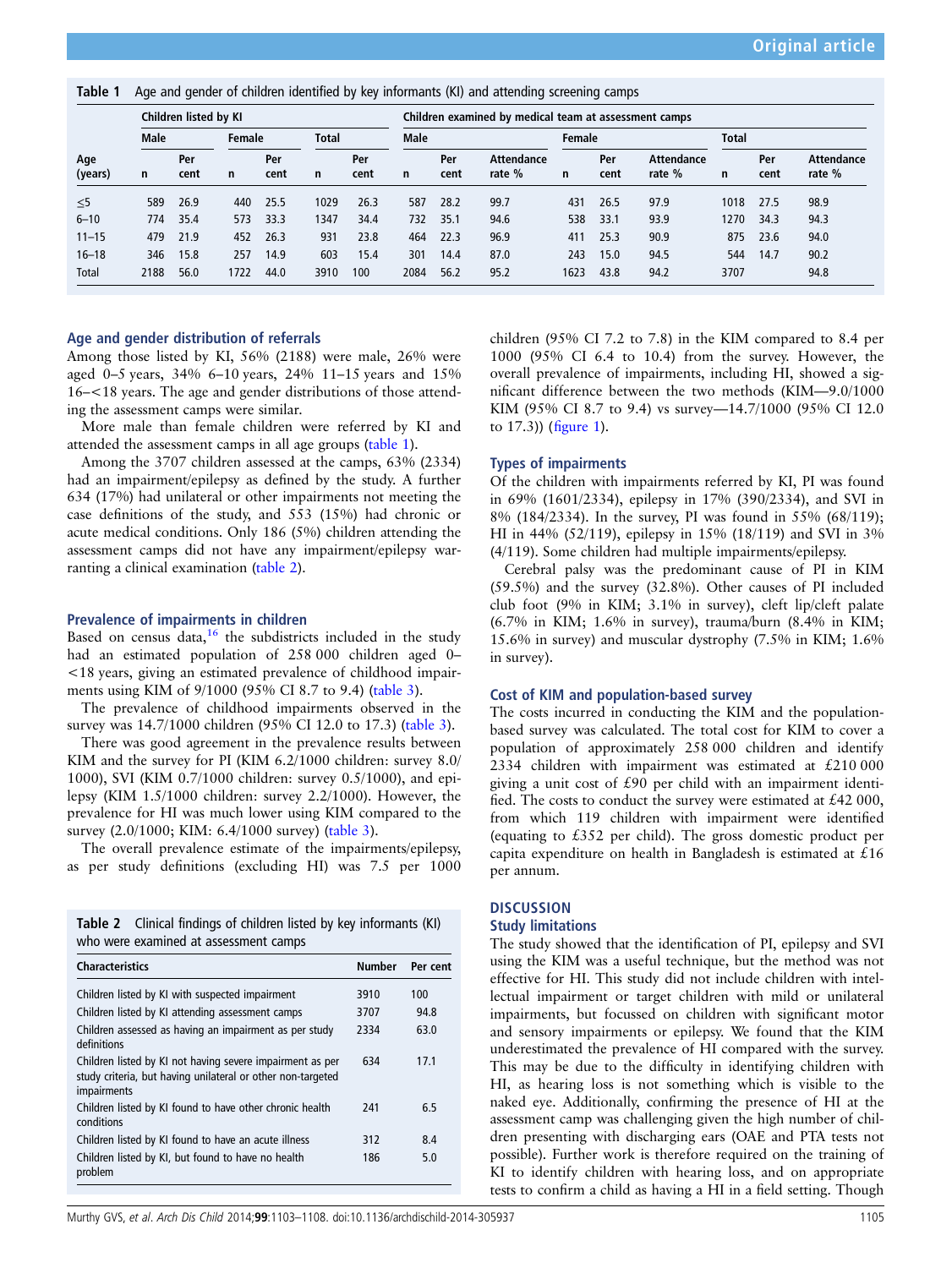<span id="page-3-0"></span>Table 3 Comparison of prevalence estimates by impairment/health condition using key informants (KI) method and population-based household survey

|                                                                                         | KIM camps (258 000)<br>(<18 years population covered) |          |                |             | Household survey (8120)<br>(<18 years population covered) |                 |  |
|-----------------------------------------------------------------------------------------|-------------------------------------------------------|----------|----------------|-------------|-----------------------------------------------------------|-----------------|--|
| Impairments/health conditions                                                           | n                                                     | Per 1000 | 95% CI         | $\mathbf n$ | Per 1000                                                  | 95% CI          |  |
| All children identified as having an impairment                                         | 2334                                                  | 9.0      | 8.7 to 9.4     | 119         | 14.7                                                      | 12.0 to 17.3    |  |
| All children identified as having an impairment excluding those with hearing impairment | 1937                                                  | 7.5      | 7.2 to 7.8     | 68          | 8.4                                                       | 6.4 to 10.4     |  |
| By specific health condition/impairment*                                                |                                                       |          |                |             |                                                           |                 |  |
| Generalised seizure disorder                                                            | 390                                                   | 1.5      | 1.4 to 1.7     | 18          | 2.2                                                       | 1.2 to 3.2      |  |
| Physical impairment                                                                     | 1601                                                  | 6.2      | 5.9 to 6.5     | 65          | 8.0                                                       | 6.1 to 9.9      |  |
| Bilateral visual impairment                                                             | 184                                                   | 0.7      | $0.6$ to $0.8$ | 4           | 0.5                                                       | $0.01$ to $1.0$ |  |
| Bilateral hearing impairment (Audiometry)                                               | 86                                                    | 0.3      | $0.2$ to $0.4$ | 52          | 6.4                                                       | 4.7 to 8.1      |  |
| Bilateral hearing impairment (Presumed based on clinical diagnosis or audiometry)       |                                                       | 2.0      | 1.8 to 2.2     |             |                                                           |                 |  |

\*Some children have a physical and/or visual and/or hearing impairment, so that the individual prevalence figures do not add up to the overall prevalence figures (312 children in KIM had more than one impairment, that is, 13.4% of all children with an impairment). KIM, key informant methodology.

the prevalence estimates for SVI were similar using KIM and the survey, the 95% CI observed in the survey  $(0.01 \text{ to } 1.0)$  is wide. and the observation could have occurred by chance. Since the prevalence of SVI is very low in these communities, a much larger sample would have been required for SVI. The KIM seems a better option to identify these children in resource-poor settings at a much lower cost, compared to a survey.

The comparison of KIM with the population-based survey is valid for the prevalence estimates at the group level, but the study did not focus on test characteristics (sensitivity/specificity) at individual level.

# Gender differences

There may be several reasons for the gender differences observed in the study. Boys may have a greater incidence of impairment due to sex-linked conditions, while girls with impairments may have a higher mortality compared to boys.

There may also be more stigma associated with functional impairment in girls compared with boys.

#### Ascertaining the prevalence of impairments in children

Prevalence estimates for childhood impairments vary greatly across low and middle income countries (LMIC) from approximately  $1-45\%$ .<sup>[2](#page-4-0) [17](#page-5-0)–[27](#page-5-0)</sup> This wide range of estimates is due to the use of different definitions, age groups and measurement tools. The 10-item parent-reported questionnaire has been the com-monest tool used to estimate child disabilities in most LMICs.<sup>[24](#page-5-0)</sup> Population-based surveys and census data can also provide prevalence estimates. However, due to low disability prevalence, surveys must be large (and therefore costly), while census data is limited by the questions that can be asked and subjective responses. The KIM provides a viable alternative to these methods in the identification of children with targeted clinical impairments and health conditions.



Figure 1 Comparison of prevalence estimates from key informant methodology and population-based house-to-house survey.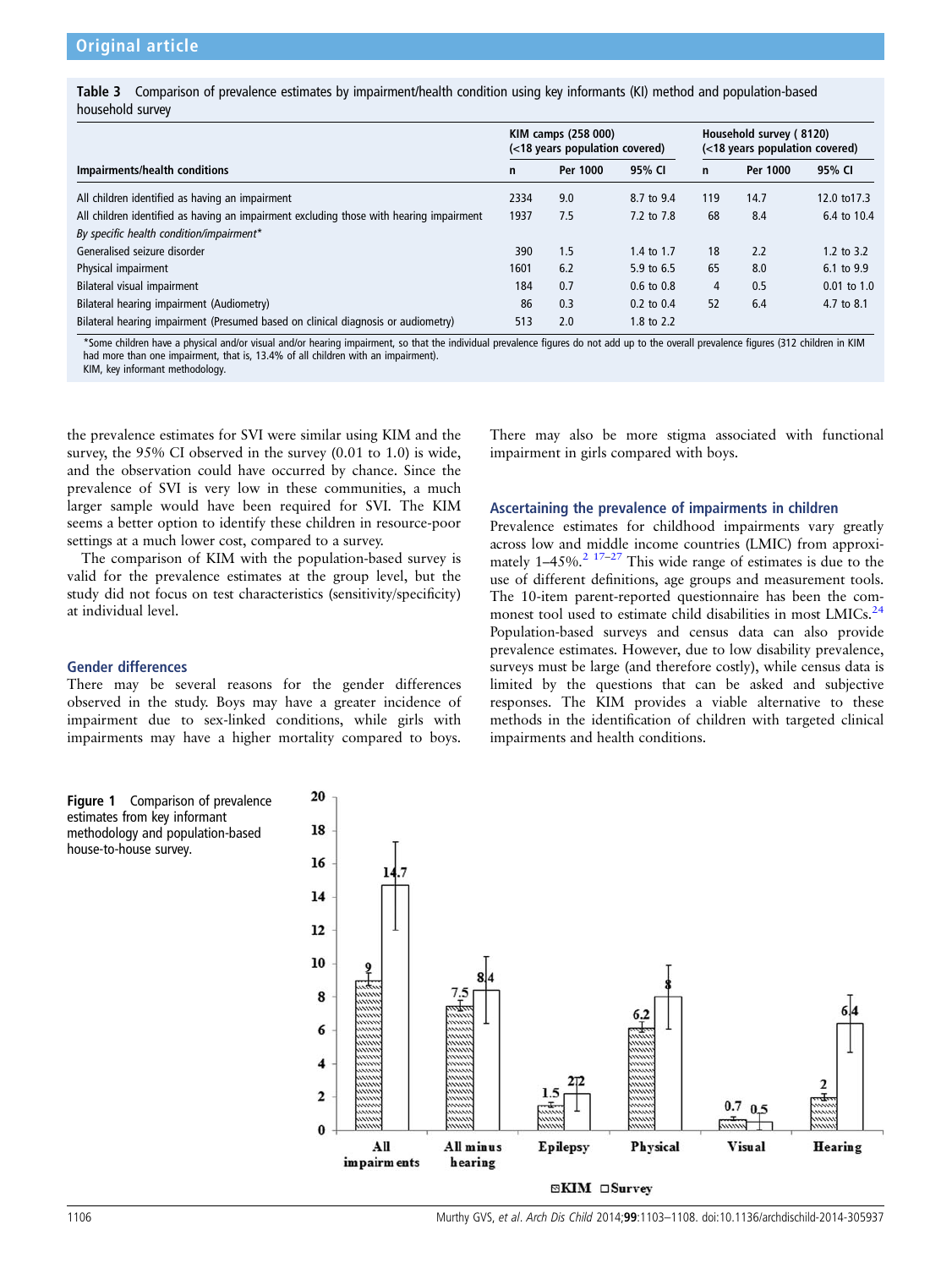<span id="page-4-0"></span>Table 4 Using the key informants (KI) Method to plan services for children with impairments per million total population

|                                                     | Number identified | Prevalence/1000 children |                | Number per million total<br>population |              |  |
|-----------------------------------------------------|-------------------|--------------------------|----------------|----------------------------------------|--------------|--|
| <b>Condition</b>                                    | n                 | Prevalence               | 95% CI         | n/million                              | 95% CI       |  |
| Physical impairment affecting function              | 1601              | 6.2                      | 5.9 to 6.5     | 2563                                   | 2438 to 2688 |  |
| Cerebral palsy                                      | 953               | 3.7                      | 3.5 to 3.9     | 1526                                   | 1429 to 1622 |  |
| Bilateral hearing impairment (suspected clinically) | 513               | 2.0                      | 1.8 to 2.2     | 821                                    | 750 to 892   |  |
| Generalised seizure disorder                        | 390               | 1.5                      | 1.4 to 1.7     | 624                                    | 562 to 686   |  |
| Bilateral visual impairment                         | 184               | 0.7                      | $0.6$ to $0.8$ | 295                                    | 252 to 337   |  |
| Club foot                                           | 144               | 0.6                      | $0.5$ to $0.7$ | 231                                    | 203 to 280   |  |
| Cleft lip                                           | 107               | 0.4                      | 0.3 to 0.5     | 171                                    | 145 to 211   |  |

# Key informants

The use of KI to identify children with health conditions has been used successfully for childhood blindness and epilepsy.<sup>[4 7](#page-5-0)–[11 20 26](#page-5-0)</sup> KI are resident in the communities and, therefore, interact with the families on a regular basis, increasing trust levels $27$  and providing an opportunity for follow-up and continuity. The present study showed that the prevalence estimates of children identified by KI with PI, SVI and epilepsy was similar to the prevalence found in a survey, leading to the assumption that KI can effectively identify children with impairments.

KI offer a low-cost and relatively rapid way to reach rural communities in order to identify children with impairments who may benefit from health interventions. They can also provide a community-centred approach to improve the access to health services for children with disabilities.

#### Planning impairment-specific health services

One of the objectives of the study was to obtain data to plan health services for children with impairments. In Bangladesh, disability estimates vary from 0.5% to 14% depending on the definitions used and the populations covered.[28](#page-5-0) A million total population is a useful denominator for planning health services as it approximates to the size of an administrative health unit and is user-friendly, facilitating advocacy and planning. The prevalence estimates from the KIM study were extrapolated to a million population (table 4) to prioritise service needs. The results indicate that in rural Bangladesh, approximately 2500 children per million total population have PI of which 1500 have cerebral palsy, 230 have club foot and 170 have cleft lip. A further 600 children per million total population have epilepsy, 300 SVI, and potentially 700 HI. These estimates based on the KIM study provide data for prioritising and planning the use of limited resources to meet children's health needs.

#### **CONCLUSION**

In the present study, KI accurately identified children with PI, SVI and epilepsy, but underestimated those with HI. The KIM was able to identify and to provide referrals for children with impairments in need of health services in a large population over a relatively short period of time and at low cost. The data obtained from KIM can be used to prioritise and plan the allocation of resources for health services for children with impairment. Further work is required to develop tools to include children with intellectual impairments and to improve the diagnostic accuracy for testing hearing of children at community level.

Correction notice The license of this article has also changed since publication to CC BY 4.0.

Collaborators Bangladesh KIM Study Group: Includes Andrew Smith, Babar Qureshi, Clare Gilbert, Chris Lavy, Hannah Kuper, Hira Ballabh Pant, Mike Davies, Narendra K Arora, Sally Hartley, Sue Mackey, Selvaraj Sivasubramaniam and Vikram Patel, in addition to the other authors of the article.

Contributors GVSM: Substantial contribution to design of the study; data acquisition; interpretation of data; drafting the manuscript; agreement to be accountable for all aspects of the work in ensuring that questions related to the accuracy of integrity of any part of the work are appropriately investigated and resolved. MI: data acquisition, analysis, and interpretation; revising the manuscript critically for important intellectual content; final approval of version to be published. MM: substantial contribution to the conception and design of the work; data acquisition; revising the manuscript critically for important intellectual content; final approval of version to be published. JI: acquisition of data; revising the manuscript critically for important intellectual content; final approval of version to be published. CN: substantial contribution to design of the study; revising the manuscript critically for important intellectual content; final approval of version to be published. AIK: acquisition of data; revising the manuscript critically for important intellectual content; final approval of version to be published. AF: substantial contribution to the conception and design of the work; revising the manuscript critically for important intellectual content; final approval of version to be published. Guarantor: GVSM.

Funding CBM.

Competing interests None.

Patient consent Obtained.

Ethics approval London School of Hygiene & Tropical Medicine and the Bangladesh Medical Research Council.

Provenance and peer review Not commissioned; externally peer reviewed.

Data sharing statement All data are securely archived at the London School of Hygiene & Tropical Medicine, and the raw data is not shared with any other group without first being stripped off the subject-identifying information.

Transparency declaration GVSM, the lead author (manuscript guarantor) affirms that the manuscript is an honest, accurate and transparent account of the study being reported; that no important aspects of the study have been omitted and that any discrepancies from the study as planned have been explained.

Role of study sponsors CBM International, a development NGO funded the research. There was no interference from the organisation in the conduct of the study or in reporting the findings.

Statement of independence of researchers from study sponsors The study was planned and implemented independently by the study research team with no interference from the study sponsors. The study sponsors did not have any bearing on the reporting of the results of the study.

Open Access This is an Open Access article distributed in accordance with the terms of the Creative Commons Attribution (CC BY 4.0) license, which permits others to distribute, remix, adapt and build upon this work, for commercial use, provided the original work is properly cited. See: [http://creativecommons.org/](http://www.cdc.gov/nchs/washington_group.htm) [licenses/by/4.0/](http://www.cdc.gov/nchs/washington_group.htm)

# **REFERENCES**

- 1 World Health Organization. World Report on Disability/World Health Organization [and] The World Bank, ed. B. World. Geneva: World Health Organization, 2011.
- 2 Bornstein MC, Hendricks C. Screening for developmental disabilities in developing countries. Soc Sci Med 2013;97:307–15.